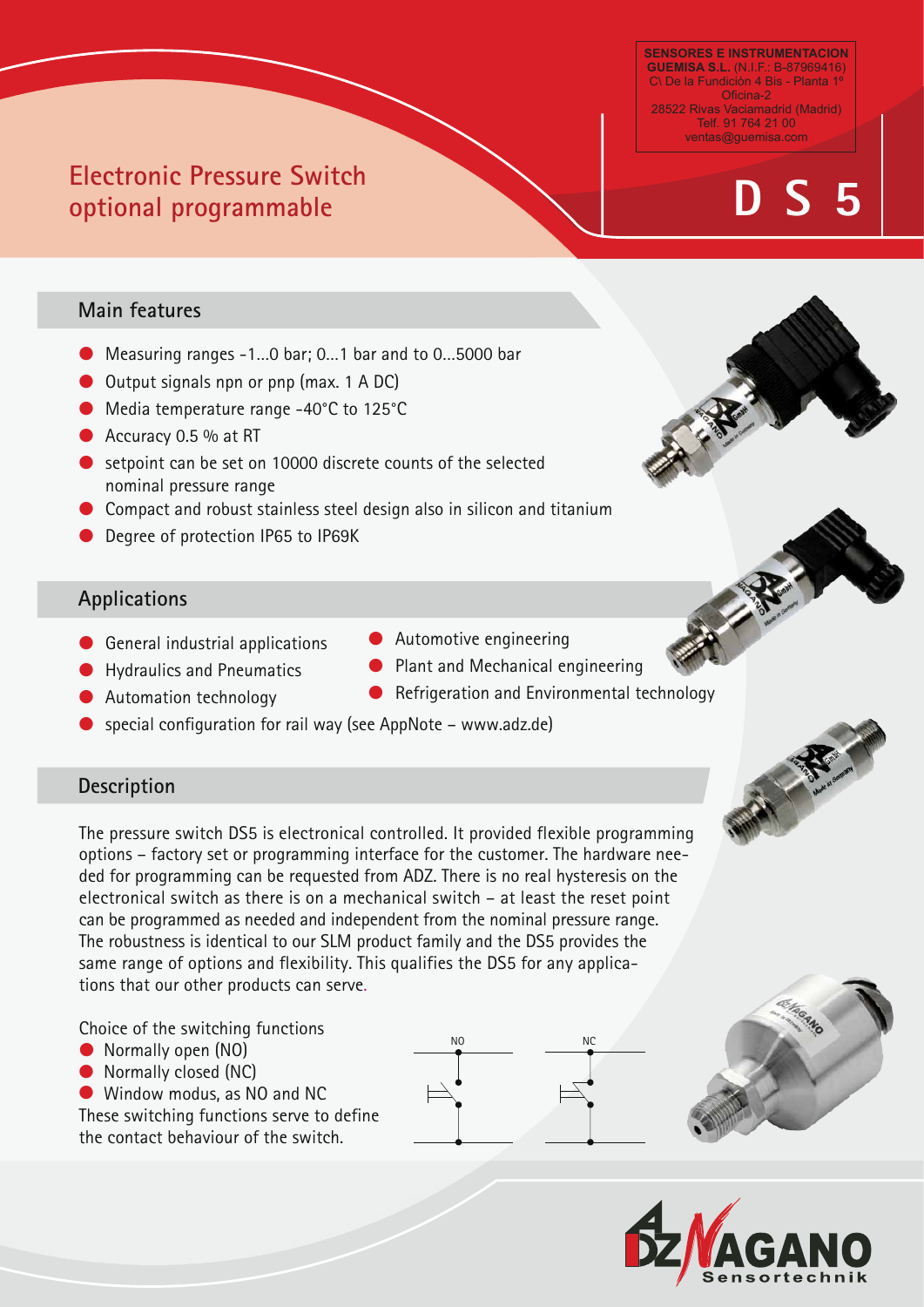# **Specifications**

| p [bar] | 0,2  | 0,6  | 1,0  | 1,6  | 2,5  | 4,0  | 6,0  | 10,0 |
|---------|------|------|------|------|------|------|------|------|
| p [bar] | 0,5  | 6    | 6    | 6    | 6    | 10   | 20   | 20   |
| p [bar] | 1,0  | 9    | 9    | 9    | 9    | 15   | 30   | 30   |
| p [bar] | 16   | 20   | 25   | 40   | 60   | 100  | 160  | 200  |
| p [bar] | 40   | 40   | 100  | 100  | 200  | 200  | 400  | 400  |
| p [bar] | 60   | 60   | 150  | 150  | 300  | 300  | 600  | 600  |
| p [bar] | 250  | 400  | 600  | 1000 | 1600 | 2000 | 4000 | 5000 |
| p [bar] | 750  | 750  | 840  | 1200 | 2400 | 2400 | 5000 | 6000 |
| p [bar] | 1000 | 1000 | 1050 | 1500 | 3000 | 3000 | 6000 | 7000 |
|         |      |      |      |      |      |      |      |      |

(> 1000 bar with thread M18x1,5)

#### **ELECTRICAL PARAMETER**

| Electrical connections      |             | 3-wire                                                     | 4-wire                      | 5-wire                                      |
|-----------------------------|-------------|------------------------------------------------------------|-----------------------------|---------------------------------------------|
| Number of switching outputs |             | 1 (npn oder pnp)                                           | 2xPNP / 1xPNP+programming** | $2xPNP+programming**$                       |
| <b>Function</b>             |             | opener / closer / window mode*** - applies to all variants |                             |                                             |
| Switching-/supply voltage   | $U[V_{nc}]$ | 1032                                                       | 1032                        | 1032                                        |
| Switching current max.      | I [A]       |                                                            |                             |                                             |
| Resolution                  | steps       | $\sim 10000$                                               | $\sim 10000$                | $\sim$ 10000                                |
| Time lag - ON               | t[s]        | programming, max. 2 sec; factory set: 0 ms                 |                             | ** for programming a ServiceBox and         |
| Time lag - OFF              | t[s]        | programming, max. 2 sec; factory set: 0 ms                 | PC-Software are needed      |                                             |
| Withstand voltage           | $U[V_{nc}]$ | 50                                                         |                             | *** in window-mode only switch #1 is active |
|                             |             |                                                            |                             |                                             |

| <b>ACCURACY</b> |                            |                    | for pressure ranges $\leq$ 2000 bar for pressure ranges $\lt$ 1bar and $>$ 2000 bar |
|-----------------|----------------------------|--------------------|-------------------------------------------------------------------------------------|
| Accuracy $@$ RT | % of the range ≤ $0.50***$ | option $\leq 0.25$ | $\leq 1.00$ ****                                                                    |
| Stabilität/Jahr | % of the range $\leq 0.15$ |                    | **** incl. nonlinearity, hysteresis, repeatability, zero-offset-                    |
|                 |                            |                    | and final-offset (acc. to IEC 61298-2)                                              |

#### **ACCEPTABLE TEMPERATURE RANGES**

| Media                   | T [°C]              | $-40125$                         |                                                                 |
|-------------------------|---------------------|----------------------------------|-----------------------------------------------------------------|
| Ambience                | T [°C]              | $-40105$                         |                                                                 |
| Storage                 | $T$ [ $^{\circ}$ C] | $-40125$                         |                                                                 |
| Compensated range****** | $T [^{\circ}C]$     | $-2085$                          | ****** The mean TC are relevant for the compensated range only, |
| Mean TC offset          |                     | % of the range $\leq$ 0,15 / 10K | outside the compensated range the total error statements apply. |
| Mean TC range           |                     | % of the range $\leq$ 0,15 / 10K |                                                                 |
| Total error             |                     | % of the range -40°C 2,00%       |                                                                 |
|                         |                     | % of the range 105°C 2,00%       |                                                                 |
|                         |                     |                                  |                                                                 |

### **MECHANICAL PARAMETER**

| Parts in contact with the measuring medium* stainless steel, silicon and titanium |          |        |                                                      |  |  |
|-----------------------------------------------------------------------------------|----------|--------|------------------------------------------------------|--|--|
| Housing*                                                                          |          |        | stainless steel, silicon and titanium                |  |  |
| Weight                                                                            | $m$ [q]  | 80-120 | depending on design                                  |  |  |
| Shock resistance/drop                                                             | q        | 1000   | acc. to DIN EN 60068-2-32 - free fall                |  |  |
| Vibration resistance                                                              | q        | 20     | acc. to DIN EN 60068-2-6 - vibration (sinusoidal)    |  |  |
| Shock resistance/constant                                                         | $\alpha$ | 50     | acc. to DIN EN 60068-2-27 - shock resistance         |  |  |
| Approvals                                                                         |          |        | CE Declarations of conformity 2014/30/EU, 2014/68/EU |  |  |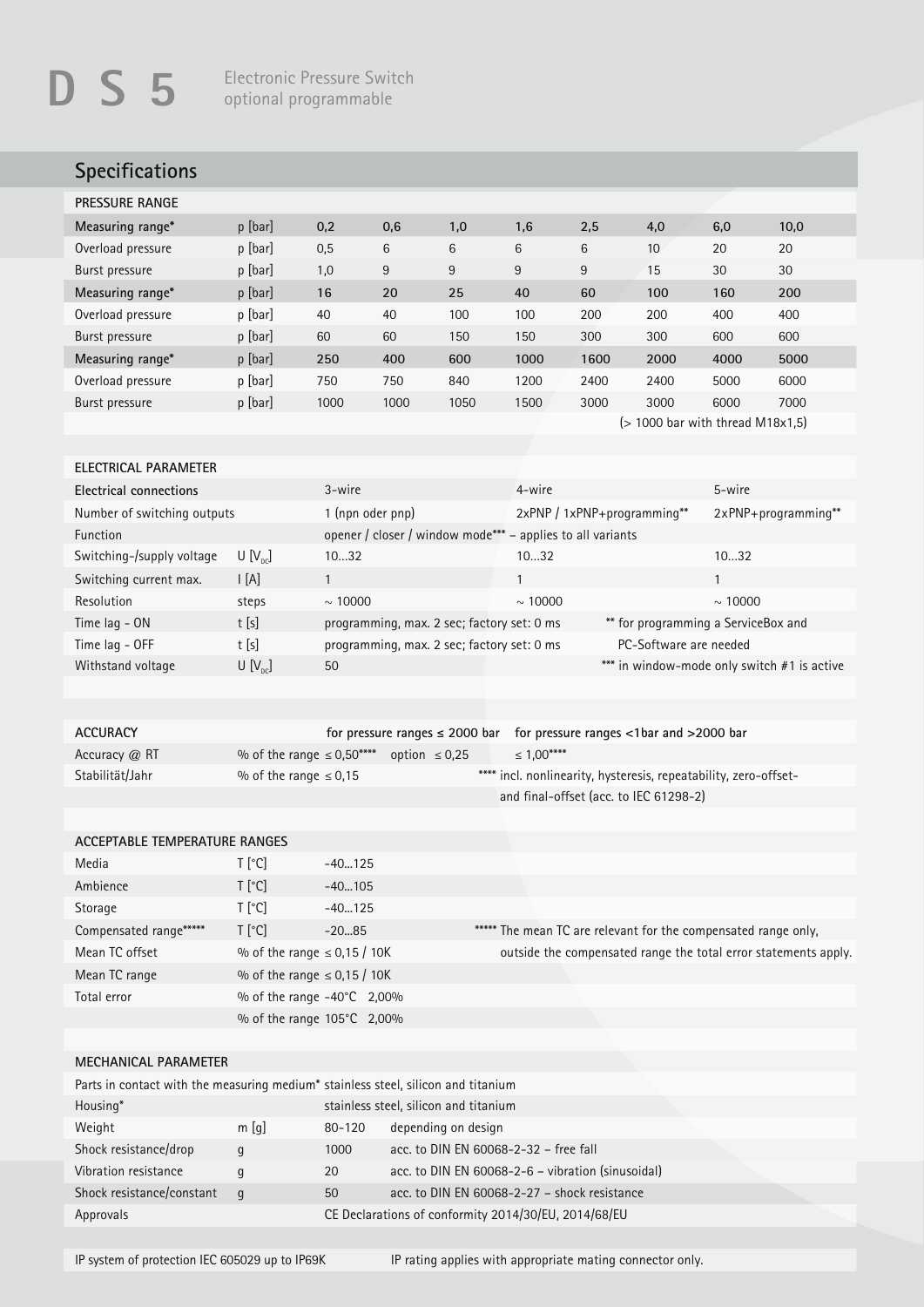

**\* customer specific configurations available**